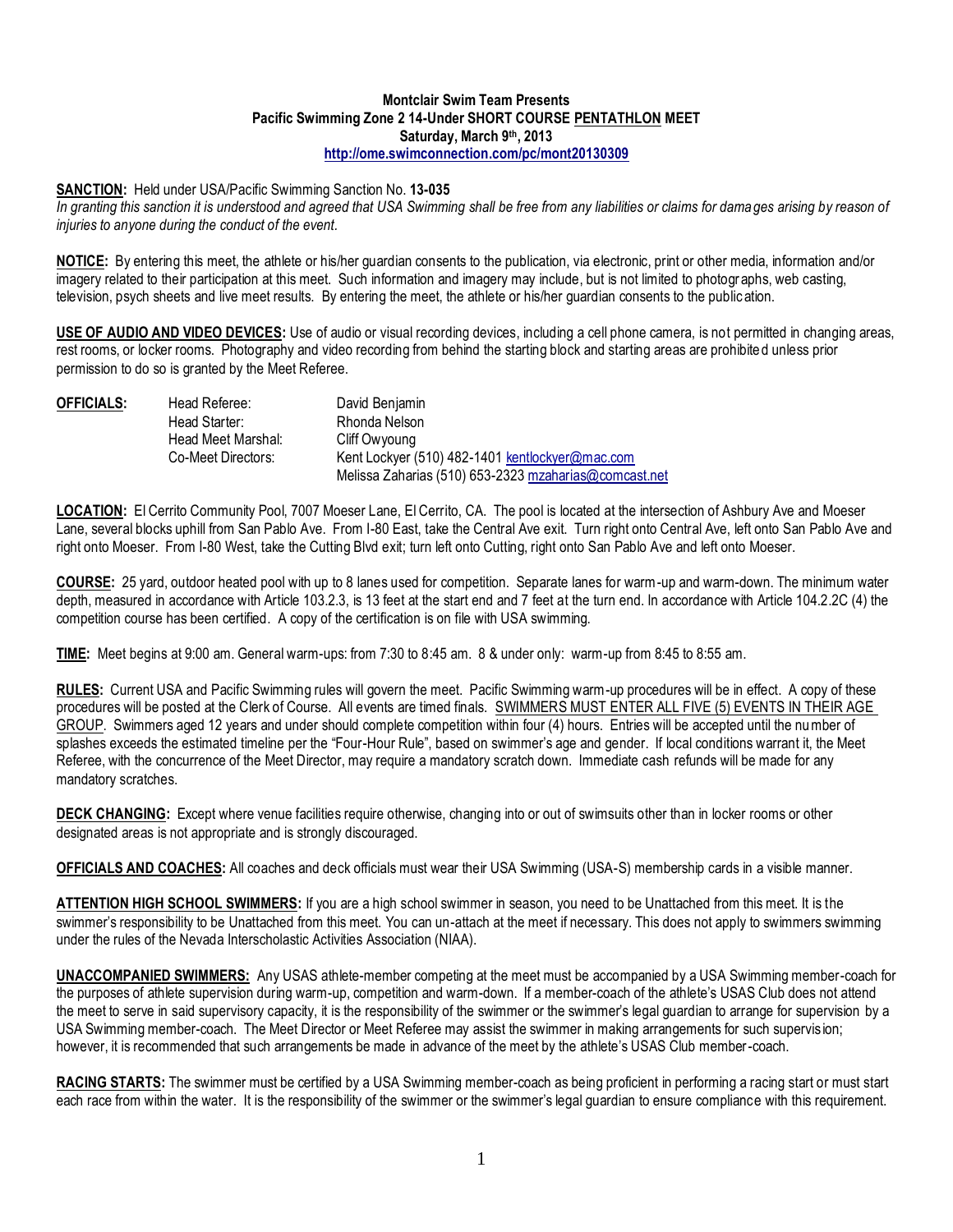**RESTRICTIONS:** Smoking and the use of other tobacco products is prohibited on the pool deck, in the locker rooms, in spectator seating or standing areas and in all areas used by swimmers, during the meet and during warm-up periods. Sale and use of alcoholic beverages is prohibited in all areas of the meet venue. All shelters must be properly secured. No glass containers permitted on deck. No propane heaters are allowed except for snack bar/meet operations.

**ELIGIBILITY:** Registration: Swimmers must be current members of USAS and enter their name and registration number on the meet entry card as they are shown on their Registration Card. If this is not done, it may be difficult to match the swimmer with the registration and times database. The meet host must check all swimmer registrations against the SWIMS database and if not found to be registered, the Meet Director shall accept the registration at the meet (a \$10 surcharge will be added to the regular registration fee). Duplicate registrations will be refunded by mail. The swimmer's age will be the age of the swimmer on the first day of the meet. No Time "NT" entries will not be accepted. Disabled Swimmers: Disabled swimmers are welcome to attend this meet and should contact the Meet Director or Meet Referee regarding special accommodations on entry times and seeding per Pacific Swimming policy.

**ENTRIES:** Events may be entered for this meet online, or by mail. "NO TIME" entries WILL NOT be accepted. Online meet entry is in no w ay required or expected in order to enter this meet.

Entry Priority: Zone 2 entries postmarked or entered online by 11:59 pm on Monday, February 18<sup>th</sup>, 2013 will be given priority acceptance. All entries from Zone 2, all other Pacific LSC Zones and other LSC's, either postmarked, entered online, or hand delivered by the entry deadline will be considered in the order that they were received.

Online Meet Entries: Enter at: [http://ome.swimconnection.com/pc/mont20130309](http://ome.swimconnection.com/pc/mont20120310) to receive immediate confirmation of acceptance via email (the same web site can be used to check for session open or closed status). The "billing information" email should be brought to the meet as proof of entry. Online entry requires payment by credit card using the secure site. Swim Connection LLC charges a processing fee for this service equal to \$1 per swimmer plus 5% of the total entry fees. Please note that the processing fee is a separate fee from the entry fees. Onlin e meet entry fees are paid to Swim Connection LLC. Online Meet Entry is a convenience, is completely voluntary and is in no way required or expected of a swimmer by Pacific Swimming. Online entries must be confirmed by 11:59 pm, Wednesday, February 27th, 2013, or until the meet is closed due to a timeline in excess of the "Four-Hour Rule". No late entries will be accepted, or refunds made.

Mailed / Hand Delivered Entries: Entries must be on the attached Consolidated Entry Card, one swimmer per card. Entry cards must be completely filled out, including best short course time for each event. Entered times must be submitted in yards. Entries must be postmarked by Monday, February 25<sup>th</sup>, 2013. Hand deliver entries are accepted until 7:00 pm on Wednesday, February 27th, 2013 to: Kent Lockyer, 6 Woodside Glen Ct, Oakland, CA 94602. No late entries will be accepted, or refunds made.

**ENTRY FEES:** \$2.75 per event, \$8.00 participation fee per swimmer. If mailing entries, make checks payable to: "Montclair Swim Team". Ma iled or hand delivered entries should be sent to: Montclair Swim Team, c/o Kent Lockyer, 6 Woodside Glen Ct, Oakland, CA 94602.

**CHECK IN:** The meet will be deck seeded. Swimmers must check-in at the Clerk-of-the-Course. Close of check-in for all events shall be no more than 60 minutes before the estimated start time of the first heat of that event. No event shall be closed more than 30 minutes before the scheduled start of the session. A swimmer who does not check in will not be allowed to compete in the event.

**SCRATCHES:** Swimmers entered in an individual event who have checked in for that event, must swim in the event unless they notify the clerk of the course before seeding for that event has begun. Failure to swim an event will result in being barred from their next individual event. Exception: No penalty shall apply for failure to withdraw or compete in an individual event if the referee is notified in the event of illness or injury and accepts the proof thereof, or it is determined by the referee that the No-Show is caused by circumstances beyond the control of the swimmer.

**MINIMUM OFFICIALS RULE:** The Meet Referee shall conduct an inventory of Officials and shall compare the number of swimmers entered against the number of Officials that worked representing each team per day of the meet. Those teams who have not provided sufficient Officials in a day of the meet, in accordance with the table below, will be fined \$100 per missing Official per day.

| [Number of swimmers entered in meet per team  Number of trained and carded Officials required  <br>per day |  |
|------------------------------------------------------------------------------------------------------------|--|
| $1 - 10$                                                                                                   |  |
| 11-25                                                                                                      |  |
| 26-50                                                                                                      |  |
| 51-75                                                                                                      |  |
| 76-100                                                                                                     |  |
| 101 or more                                                                                                |  |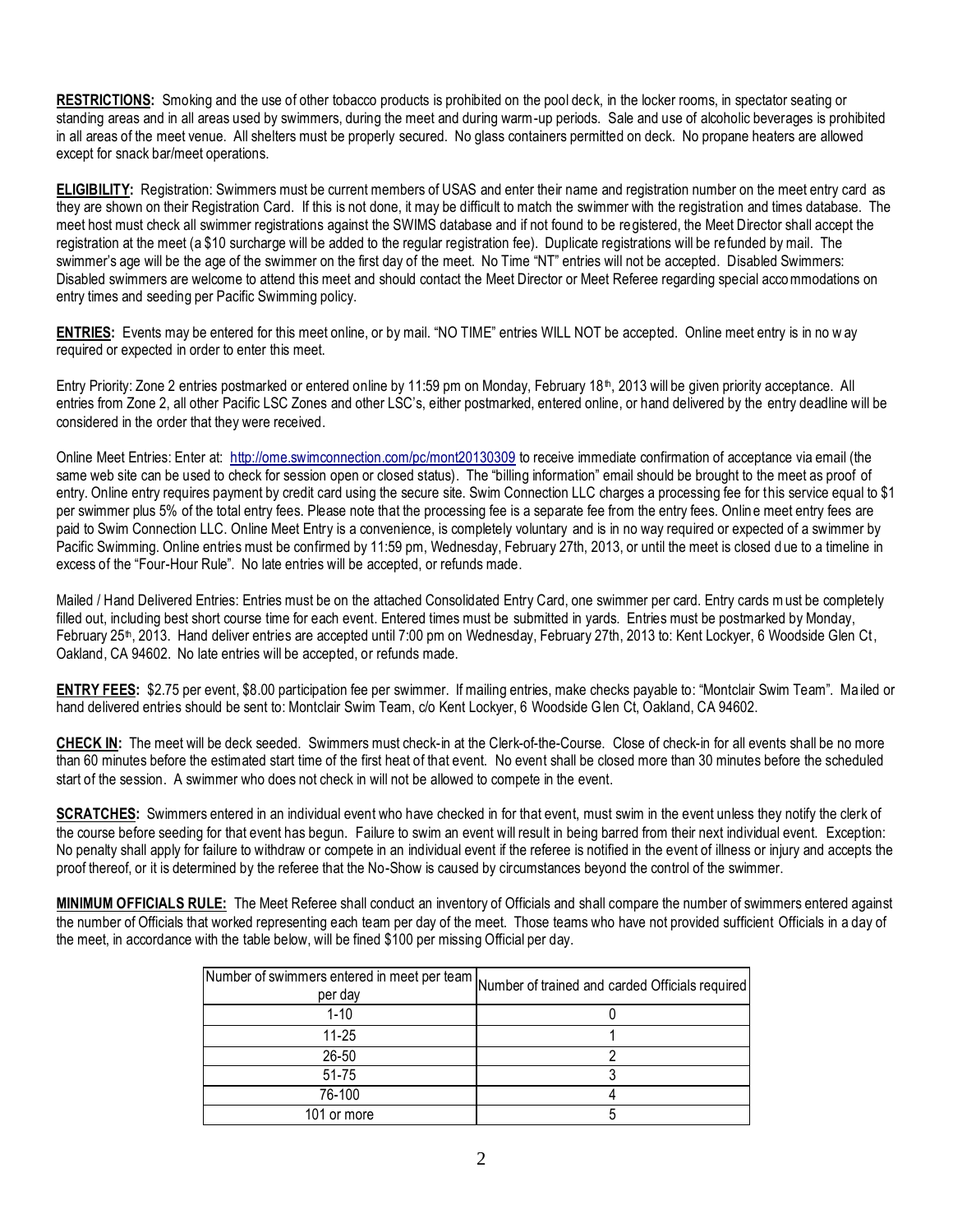**AWARDS:** Heat Winner ribbons will be awarded in all events. Distinctive awards will be given to swimmers with the top eight (8) cumulative times for the 8&U group and for single age thereafter for each gender. Swimmers must successfully complete all 5 events in order to be eligible for these awards. All awards must be picked up during the course of the meet; awards will not be delivered or mailed.

**ADMISSION:** Free. A meet program will be available for a reasonable fee.

**HOSPITALITY / SNACK BAR:** Hospitality will be provided to all meet officials, coaches and timers. A snack bar will be available.

| <b>Meet Summary of Events</b> |                                                                                                                     |               |                                          |  |  |  |  |  |
|-------------------------------|---------------------------------------------------------------------------------------------------------------------|---------------|------------------------------------------|--|--|--|--|--|
| Saturday, March 9, 2013       |                                                                                                                     |               |                                          |  |  |  |  |  |
| 8 & Under                     | $9 - 10$                                                                                                            | 11-12         | $13 - 14$                                |  |  |  |  |  |
| 50 Free                       | 50 Free                                                                                                             | 100 Free      | 100 Free                                 |  |  |  |  |  |
| 25 Fly                        | 50 Fly                                                                                                              | <b>50 Fly</b> | 100 Fly                                  |  |  |  |  |  |
| 25 Back                       | 50 Back                                                                                                             | 50 Back       | 100 Back                                 |  |  |  |  |  |
| 25 Breast                     | 50 Breast                                                                                                           | 50 Breast     | 100 Breast                               |  |  |  |  |  |
| 100 IM                        | 100 IM                                                                                                              | 100 IM        | 100 IM                                   |  |  |  |  |  |
|                               | $\bullet$ . The set of the set of $\bullet$ is the set of $\bullet$ is the set of $\bullet$ is the set of $\bullet$ |               | All the Million Library Confederation of |  |  |  |  |  |

Swimmers must enter all five (5) events in their age group. All events will be seeded and swum from fastest to slowest.

| Saturday, March 9, 2013 |                  |                |                     |  |  |  |  |  |  |
|-------------------------|------------------|----------------|---------------------|--|--|--|--|--|--|
| <b>GIRLS Event #</b>    | <b>AGE GROUP</b> | <b>EVENT</b>   | <b>BOYS Event #</b> |  |  |  |  |  |  |
| 1                       | $13 - 14$        | 100 Free       | $\overline{2}$      |  |  |  |  |  |  |
| $\overline{3}$          | $11 - 12$        | 100Free        | 4                   |  |  |  |  |  |  |
| $\overline{5}$          | $9 - 10$         | 50 Free        | $\overline{6}$      |  |  |  |  |  |  |
| $\overline{7}$          | 8-Under          | 50 Free        | $\overline{8}$      |  |  |  |  |  |  |
| $\overline{9}$          | $13 - 14$        | <b>100 Fly</b> | 10                  |  |  |  |  |  |  |
| 11                      | $11-12$          | 50 Fly         | $\overline{12}$     |  |  |  |  |  |  |
| 13                      | $9 - 10$         | <b>50 Fly</b>  | 14                  |  |  |  |  |  |  |
| $\overline{15}$         | 8-Under          | $25$ Fly       | 16                  |  |  |  |  |  |  |
| 17                      | $13 - 14$        | 100 Back       | 18                  |  |  |  |  |  |  |
| 19                      | $11 - 12$        | 50 Back        | $\overline{20}$     |  |  |  |  |  |  |
| 21                      | $9 - 10$         | 50 Back        | $\overline{22}$     |  |  |  |  |  |  |
| 23                      | 8-Under          | 25 Back        | $\overline{24}$     |  |  |  |  |  |  |
| $\overline{25}$         | $13 - 14$        | 100 Breast     | $\overline{26}$     |  |  |  |  |  |  |
| 27                      | $11 - 12$        | 50 Breast      | $\overline{28}$     |  |  |  |  |  |  |
| 29                      | $9 - 10$         | 50 Breast      | 30                  |  |  |  |  |  |  |
| 31                      | 8-Under          | 25 Breast      | $\overline{32}$     |  |  |  |  |  |  |
| 33                      | $13 - 14$        | 100 IM         | 34                  |  |  |  |  |  |  |
| 35                      | $11-12$          | 100 IM         | $\overline{36}$     |  |  |  |  |  |  |
| 37                      | $9 - 10$         | 100 IM         | 38                  |  |  |  |  |  |  |
| 39                      | 8-Under          | 100 IM         | 40                  |  |  |  |  |  |  |

## **ORDER OF EVENTS**

Swimmers must enter all five (5) events in their age group. All events will be seeded and swum from fastest to slowest.